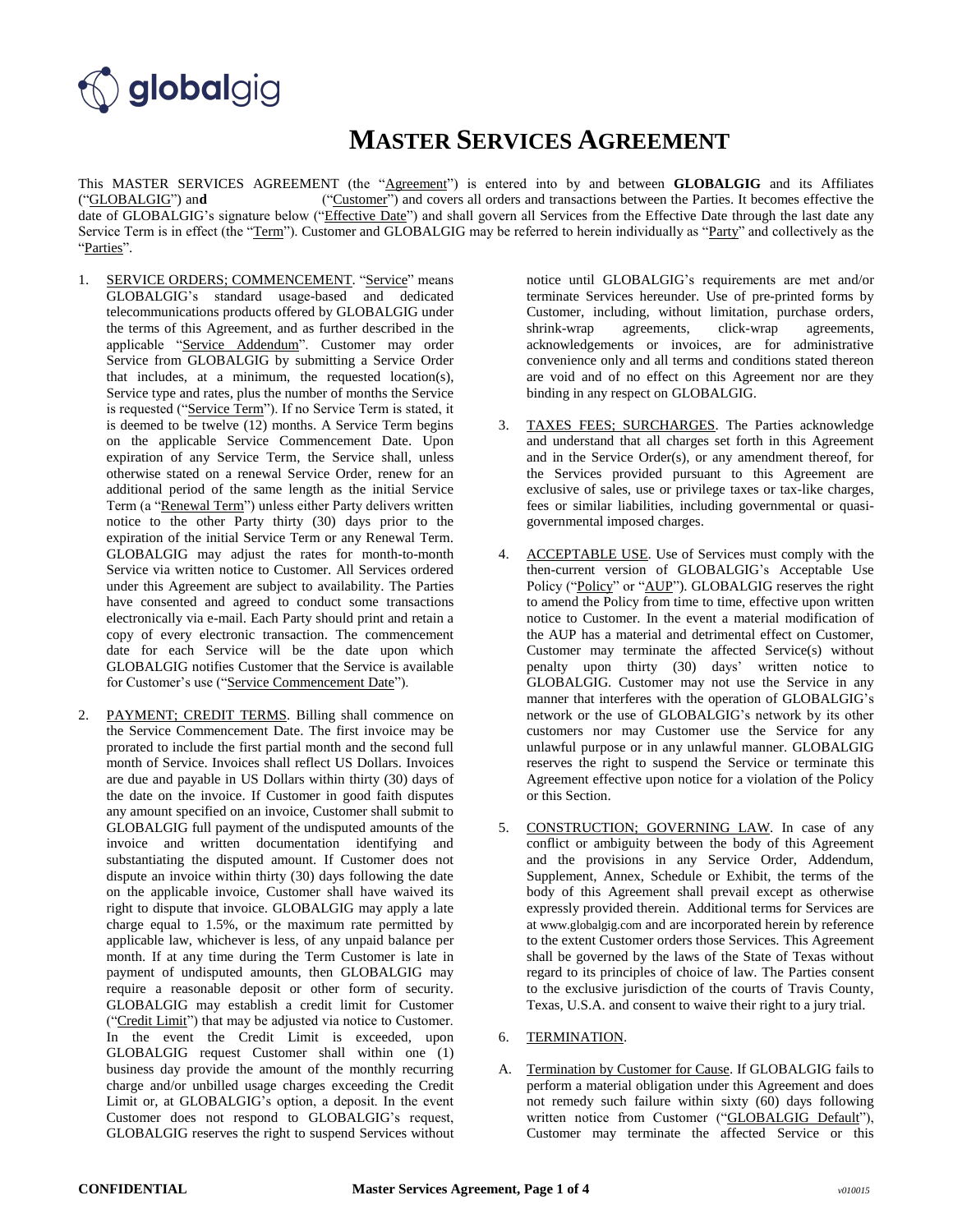Agreement without further liability except for the payment of all accrued but unpaid charges.

- B. Termination by Customer for Convenience. Customer may, at any time and without cause, terminate this Agreement or any Service upon thirty (30) days written notice to GLOBALGIG, provided the following: (i) If Customer terminates this Agreement and/or any Service prior to the applicable Service Commencement Date(s), Customer shall reimburse GLOBALGIG for all costs of implementation of terminated Service(s) (including third party cancellation fees, if any); or (ii) If Customer terminates this Agreement and/or any Service on or after the applicable Service Commencement Date(s), Customer immediately shall pay GLOBALGIG (a) all charges for Service(s) previously rendered, (b) non-recurring fees, and the monthly recurring fees due for the terminated Services times the number of months remaining in the applicable Service Term(s), as specified on the Service Order, and (c) if not recovered by the foregoing, reimbursement of any actual and documented termination liability payable to third parties resulting from the termination. Customer acknowledges that GLOBALGIG will suffer damages if this Agreement is terminated prior to the expiration of the Term or any renewal term as the case may be and that the aforementioned payment is a genuine pre-estimate of liquidated damages that GLOBALGIG will suffer and not a penalty.
- C. Termination by GLOBALGIG. GLOBALGIG may suspend Services and/or terminate this Agreement or any Service with no further liability if (i) Customer fails to make payment as required under this Agreement and such failure remains uncorrected for five (5) days following written notice from GLOBALGIG, (ii) Customer fails to perform any other material obligation under this Agreement and does not remedy such failure within thirty (30) days following written notice from GLOBALGIG, or (iii) Customer violates Section 4, Acceptable Use (hereinafter collectively referred to as "Customer Default"). In the event of a Customer Default, GLOBALGIG shall have the right to (i) suspend Service(s) to Customer; (ii) cease accepting or processing orders for Service(s); (iii) withhold delivery of Call Detail Records (CDRs), if applicable; and/or (iv) terminate this Agreement or any Service. If this Agreement is terminated due to a Customer Default, Customer shall remain liable for charges outlined in Section 6.B herein. Customer agrees to pay GLOBALGIG's reasonable expenses (including attorney and collection agency fees) incurred due to a Customer Default. In the event of bankruptcy or insolvency of Customer, or if Customer makes any assignment for the benefit of creditors or take advantage of any act or law for relief of debtors, then GLOBALGIG shall have the right to terminate this Agreement without further obligation or liability on its part. This Agreement may be terminated, or the Services may be suspended, immediately by GLOBALGIG in the event that GLOBALGIG is prohibited from furnishing such Services due to any regulation and/or ruling, including modifications thereto, by any regulatory agency, legislative body or court of competent jurisdiction. In the event of any such termination or suspension due to GLOBALGIG being prohibited from furnishing such Services pursuant to this Section 6.C, GLOBALGIG will provide Customer as much prior notice as reasonably possible.
- 7. INDEMNITY. Each Party shall indemnify, defend and hold harmless the other from any claim, cost, damage, demand,

liability, loss, penalty, proceeding, obligation, and/or reasonable attorney's fees ("Claim") imposed on the Party by a third party for damage to tangible property, personal injury, or death caused by that Party's negligence or willful misconduct. Customer agrees to indemnify, defend and hold harmless GLOBALGIG from any Claim related to content of any communication transmitted or uploaded via the Services hereunder, and from any and all Claims relating to Customer's use of Services hereunder. Customer shall make no Claim against GLOBALGIG regarding said content, or respecting any information, product, service, software or other item(s) Customer ordered through or provided by virtue of the Internet.

- 8. LIMITATION OF LIABILITY. GLOBALGIG SHALL NOT BE LIABLE TO CUSTOMER OR ANY OTHER PARTY FOR ANY INDIRECT, SPECIAL, INCIDENTAL, EXEMPLARY, RELIANCE, PUNITIVE, OR CONSEQUENTIAL DAMAGES, LOSS OF BUSINESS REVENUES OR PROFITS, LOSS OF DATA OR COSTS OF PROCUREMENT OF SUBSTITUTE SERVICES ARISING OUT OF OR RELATED TO THIS AGREEMENT, THE PERFORMANCE OF THE SERVICES OR ANY OTHER ACTIVITIES IN CONNECTION HEREWITH. FURTHERMORE, GLOBALGIG SHALL NOT BE LIABLE TO CUSTOMER OR ANY THIRD PARTY, EITHER IN CONTRACT OR IN TORT, FOR UNAUTHORIZED ACCESS OF CUSTOMER'S OR ITS USER'S NETWORK OR OTHER BREACHES OF CUSTOMER'S OR ITS USER'S NETWORK SECURITY, INCLUDING, BUT NOT LIMITED TO, UNAUTHORIZED ACCESS TO OR ALTERATION, THEFT OR DESTRUCTION OF FILES, PROGRAMS, PROCEDURES OR INFORMATION THROUGH ACCIDENT, FRAUDULENT MEANS OR DEVICES, OR ANY OTHER METHOD. IN NO EVENT WILL GLOBALGIG BE LIABLE TO CUSTOMER OR ANY OTHER PARTY FOR ANY AMOUNT IN EXCESS OF THE AGGREGATE AMOUNT GLOBALGIG HAS COLLECTED FROM CUSTOMER. ADDITIONALLY, IN NO EVENT SHALL GLOBALGIG's THIRD-PARTY SUPPLIERS BE LIABLE TO CUSTOMER OR ANY OTHER PARTY FOR ANY LOSS ARISING OUT OF THE PROVISION OF SERVICES HEREUNDER AND CUSTOMER HEREBY WAIVES THE RIGHT TO MAKE A CLAIM AGAINST ANY SUCH SUPPLIER, EXCEPT TO THE EXTENT THAT CUSTOMER HAS SEPARATELY ESTABLISHED A CONTRACT WITH SAID SUPPLIER FOR SERVICES OR A SERVICE COMPONENT.
- 9. DISCLAIMER OF WARRANTIES. GLOBALGIG MAKES NO WARRANTY TO CUSTOMER OR ANY OTHER PERSON OR ENTITY, WHETHER EXPRESS, IMPLIED OR STATUTORY, AS TO THE DESCRIPTION, QUALITY, MERCHANTABILITY, COMPLETENESS OR FITNESS FOR ANY PURPOSE, OF ANY SERVICE PROVIDED HEREUNDER. IN ADDITION, CUSTOMER ACKNOWLEDGES AND AGREES THAT GLOBALGIG's THIRD-PARTY SERVICE PROVIDERS DO NOT MAKE ANY WARRANTIES TO CUSTOMER UNDER THIS AGREEMENT AND GLOBALGIG DOES NOT MAKE ANY WARRANTIES ON BEHALF OF SUCH SERVICE PROVIDERS UNDER THIS AGREEMENT.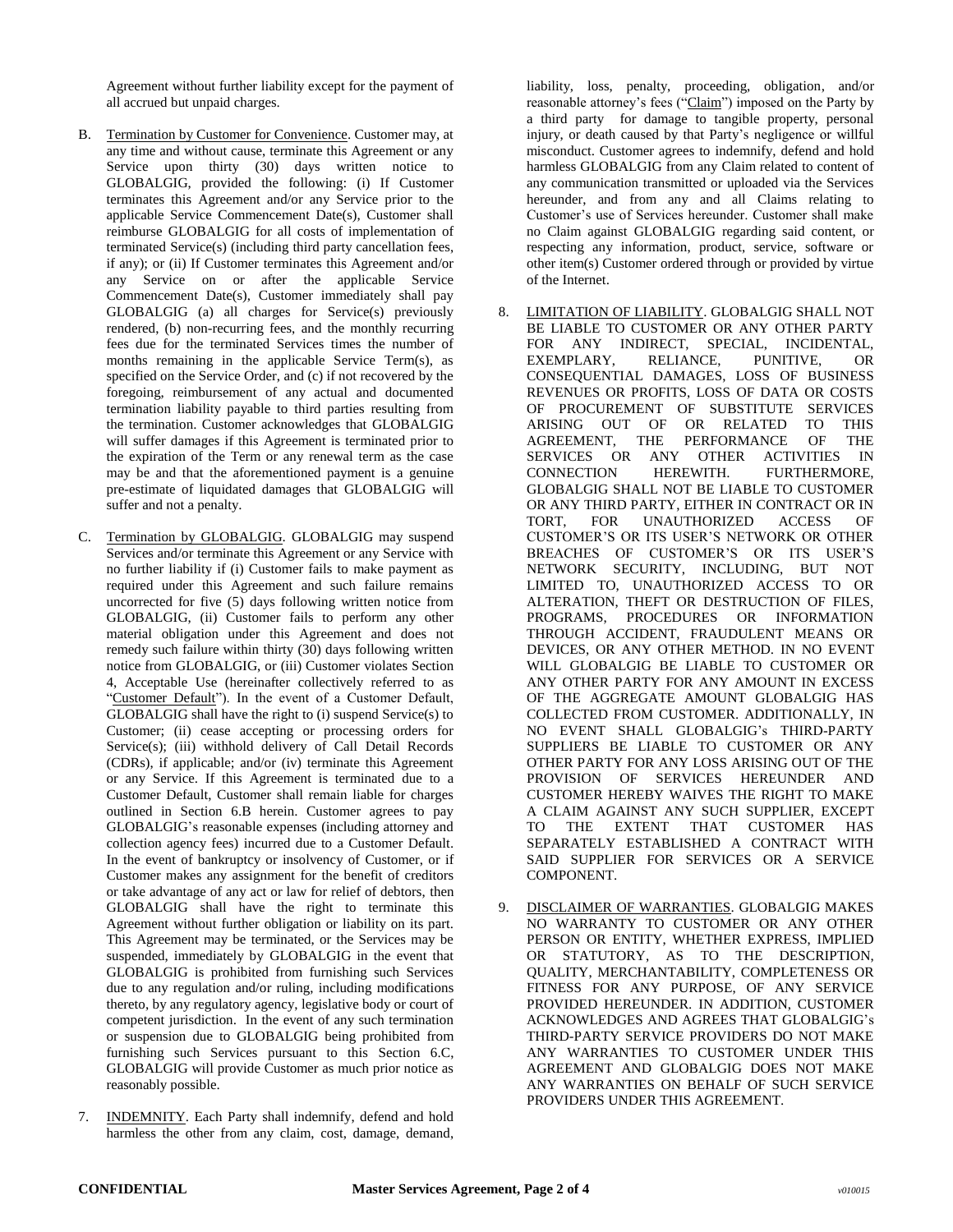- 10. ASSIGNMENT. Neither Party may assign this Agreement without the express written consent of the other Party, which consent shall not be unreasonably withheld. However, either Party may assign the Agreement to any entity controlled by, under the same control as, or controlling said Party and in connection with any merger, consolidation, recapitalization or reorganization, involving in each case the sale of all or substantially all of the capital stock or assets of such Party or any parent, subsidiary or commonly-owned corporation of such Party without the other Party's consent, provided that (a) the assigning Party has paid all outstanding invoices in full, and (b) the assigning Party promptly notifies the other Party of such assignment or transfer. Any such assignment or transfer of a Party's rights or obligations without the other Party's consent or as permitted above shall constitute a default of a material obligation.
- 11. CONFIDENTIAL INFORMATION. Neither Party shall disclose any information disclosed and deemed confidential by the other Party (hereinafter referred to as "CI"). All information concerning GLOBALGIG's traffic distributions, network maps, pricing and financial information as well as the terms of this Agreement are hereby deemed to be CI. CI may not be disclosed to any person or entity except for the recipient's employees, contractors, consultants, lenders and/or financial advisors who have a need to know and are under a duty of non-disclosure with respect to such CI. The recipient shall use the CI only for the purposes of this Agreement and shall protect it from disclosure using at least the same degree of care used to protect its own CI, but in no event less than a reasonable degree of care. The term "CI" does not include any information which: (i) was already known by the receiving Party (ii) becomes publicly known through no wrongful act of the receiving Party; or (iii) is independently acquired without violating any of the obligations under this Agreement. Further, the recipient may disclose CI pursuant to a judicial or governmental request, requirement, or order. CI shall remain the property of the disclosing Party and shall be returned to the disclosing Party or destroyed upon request of the disclosing Party. The Parties agree that an impending or existing violation of these confidentiality provisions may cause the disclosing Party irreparable injury for which it would have no adequate remedy at law, and agree that the disclosing Party may be entitled to seek immediate injunctive relief (with no requirement of posting a bond or surety) prohibiting such violation, in addition to any other rights and remedies available to it.
- 12. USE OF NAME. Each Party may use the other's name and logo in sales presentations or promotions, or during calls with financial analysts, industry analysts or investors during the Term, but only for the purpose of identifying Customer as an GLOBALGIG customer and identifying GLOBALGIG as a supplier to Customer. Without the other Party's prior written consent, neither Party shall refer to itself as an authorized representative of the other Party or use the other Party's logos, trademarks, service marks, carrier identification codes (CICs), or any variation thereof in any advertising or other promotional materials, or in any activity using or displaying the other Party's name or service(s) to be provided hereunder. Each Party agrees to change or correct at its own expense any material or activity the affected Party determines to be inaccurate, misleading or otherwise objectionable under this Section.
- 13. FORCE MAJEURE. Neither Party shall be deemed in default of this Agreement if and to the extent that such Party's performance is delayed or prevented due to Force Majeure. "Force Majeure" means an occurrence that is beyond the reasonable control of the Party affected and occurs without its fault or negligence, including acts of God, fire, explosion, vandalism, terrorism, cable cuts not caused by GLOBALGIG or its subcontractor, flood, storm, or other similar catastrophe, any law, order, regulation, direction, action or request of any governmental entity or court or civil or military authority having jurisdiction over either Party, national emergencies, insurrections, riots, wars, or the strikes, lock outs and/or work stoppages of third parties. In the event that GLOBALGIG is unable to provide Service (or a component thereof) due a to Force Majeure event and it is commercially impracticable to restore Services to its original state, GLOBALGIG may, upon thirty (30) days' written notice, terminate the affected Service (or component thereof) without further obligation or liability of either Party.
- 14. NOT FOR RESALE. Customer represents that it is not a carrier, reseller or shared tenant service provider registered with the FCC and the Services are not for resale. As used herein, "resale" does not include Customer's use of the Services for connectivity required to provide non-telecom services to its customers. If Customer becomes a carrier, reseller or shared tenant service provider registered with the FCC or an international call center, GLOBALGIG may suspend Service, terminate this Agreement or revise Customer's pricing and terms to reflect Customer's reseller status retroactively to the date that Customer's status changed. Customer shall indemnify, defend and hold GLOBALGIG harmless from any Claims arising from or related to any person or entity who utilizes or purchases Services directly or indirectly from Customer whether those Services are discrete or in combination with services from Customer or any other provider(s).
- 15. SUBJECT TO LAWS. Both Parties shall comply with and give all notices required by all applicable federal, state and local laws, ordinances, rules, regulations and lawful orders of any public authority. Both Parties agree to obtain and maintain all certifications, permits, licenses, approvals or authorizations required by any regulatory or governmental entity. Each Party shall indemnify and hold harmless the other from all claims, losses, demands, causes of action, including all related costs and expenses arising from the other Party's violation of this Section.
- 16. NOTICES. All notices shall be in writing and shall be deemed to have been duly given and effective as of the date of confirmed delivery or confirmed fax or electronic mail transmission. If mailed, notice shall be sent first class, postage prepaid, certified or registered mail, return receipt requested or overnight mail service sent to the Parties' respective address, below. To be effective, written notice of any material breach (except Customer payment default) must prominently state that the correspondence is a formal notice of breach and must be sent via certified mail, registered mail or overnight mail service.
- 17. ENTIRE AGREEMENT. This Agreement constitutes the entire agreement for Services between GLOBALGIG and Customer; incorporates all Service Addendums and Services ordered or active as of the Effective Date; and supersedes all prior agreements relating to the subject matter hereof, which